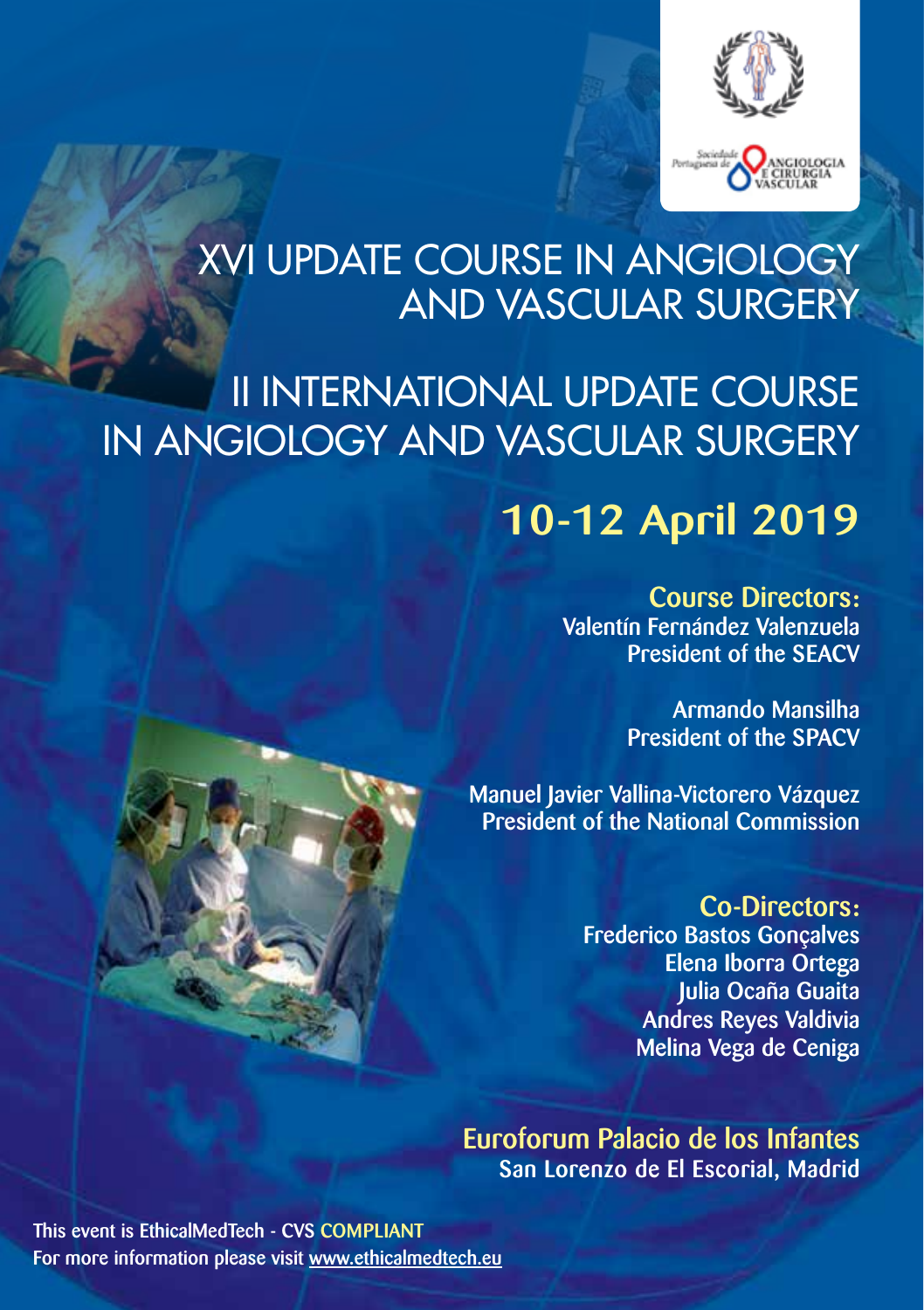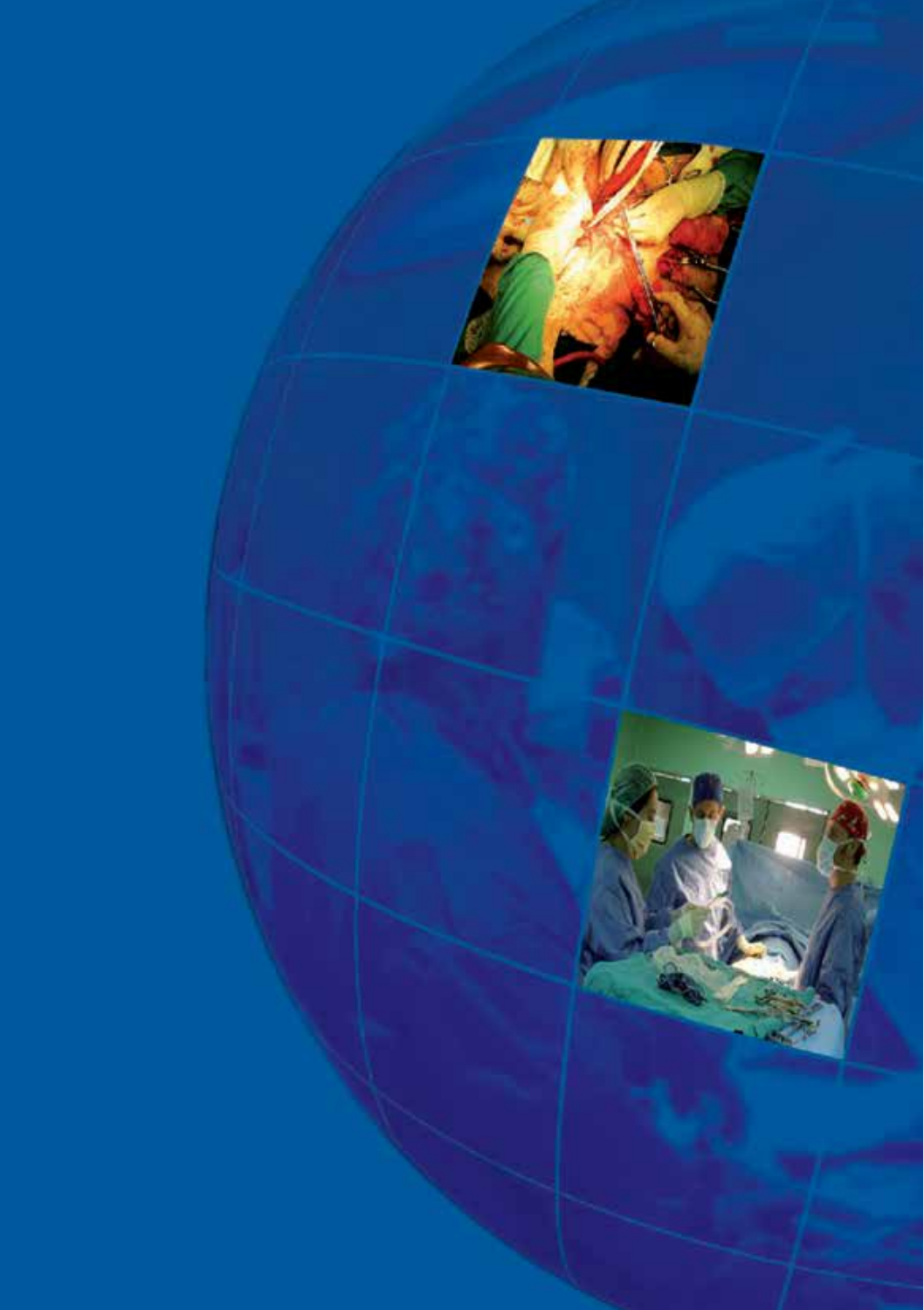

II INTERNATIONAL UPDATE COURSE IN ANGIOLOGY AND VASCULAR SURGERY 10-12 April 2019

# **INDEX**











15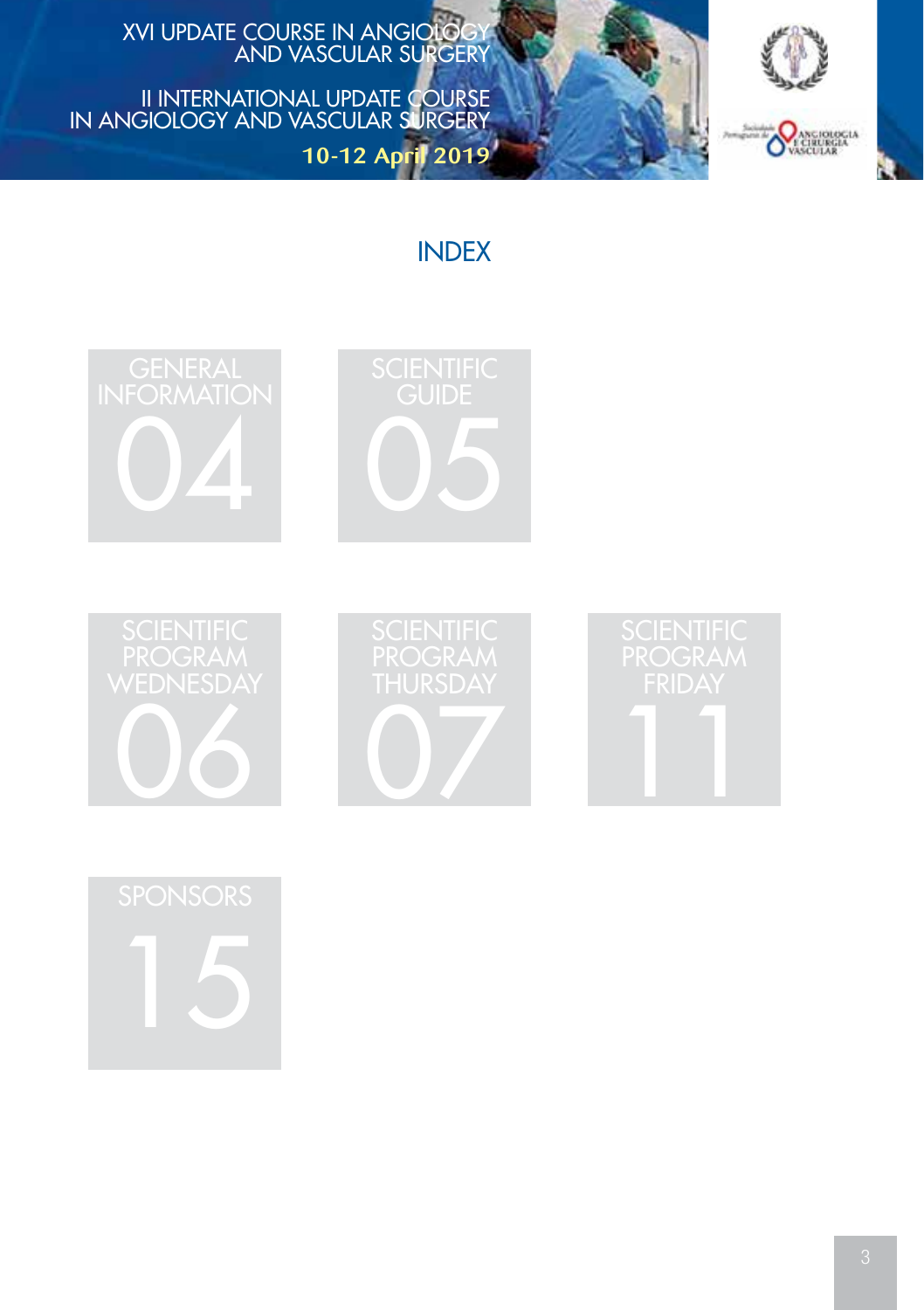II INTERNATIONAL UPDATE COURSE IN ANGIOLOGY AND VASCULAR SURGERY

10-12 April 2019





#### VENUE

Euroforum Palacio de los Infantes Calle del Rey, 38 28200 San Lorenzo de El Escorial, Madrid





# TECHNICAL SECRETARIAT **TORRESPARDO**

 Mireia Pedrals m.pedrals@torrespardo.com Tel. +34 93 246 35 66 www.torrespardo.com

#### ORGANIZED BY:



Sociedad Española de Angiología y Cirugía Vascular (SEACV) www.seacv.org



Sociedade Portuguesa de Angiologia e Cirurgia Vascular (SPACV) www.spacv.org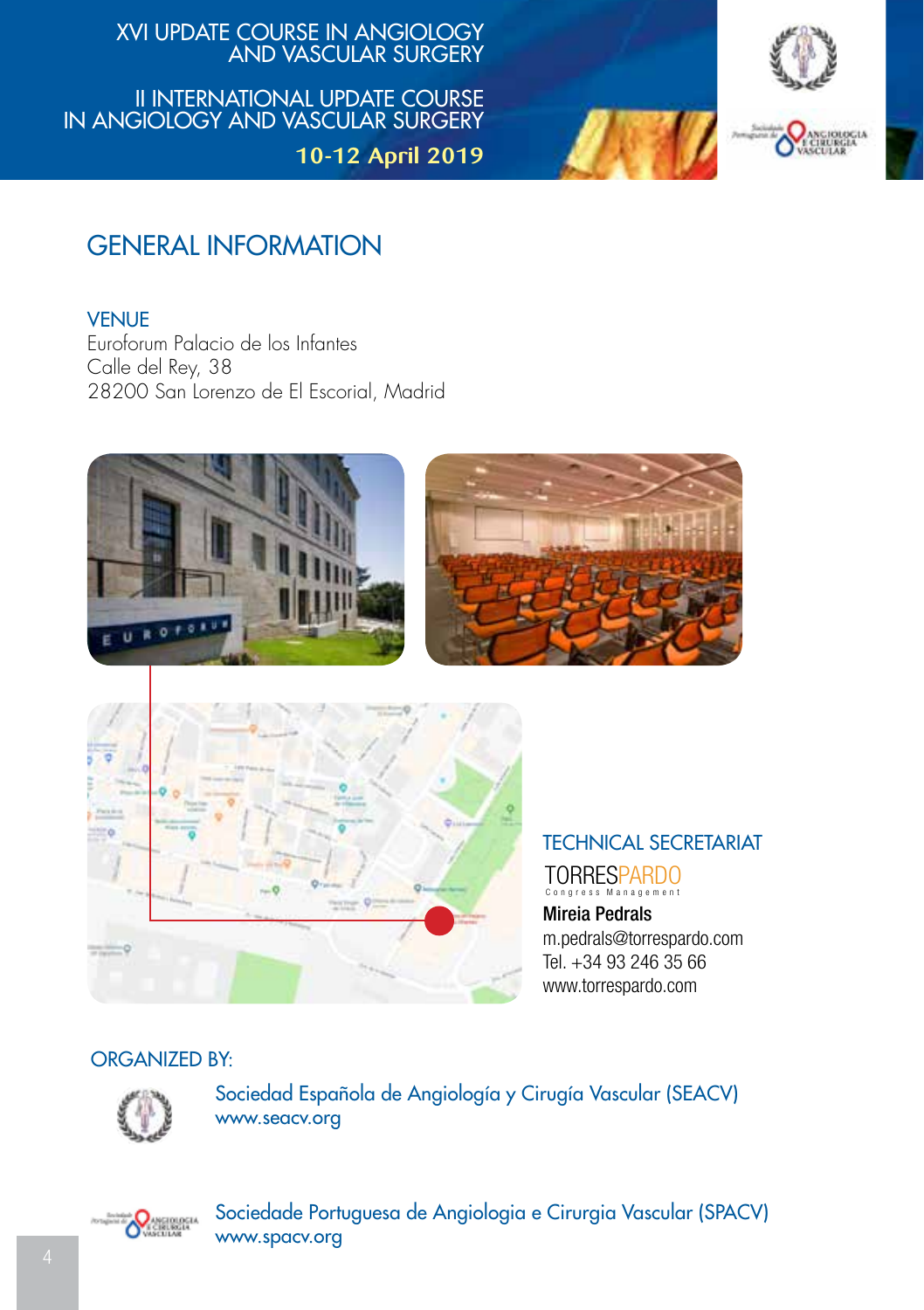II INTERNATIONAL UPDATE COURSE IN ANGIOLOGY AND VASCULAR SURGERY

10-12 April 2019



**WEDNESDAY** APRIL 10

PRACTICAL PART 14:00-20:00 WORKSHOPS ON SIMULATORS

**THURSDAY** APRIL 11

BLOCK 1 Carotid (08:30-09:45)

BLOCK 2 Aortic dissection (09:45-11:00)

BLOCK 3 Aortic Aneurysms I (11:00-12:15)

BLOCK 4 Aortic Aneurysms II (12:15-13:30)

BLOCK 5 Popliteal Aneurysms  $(15:00 - 16:15)$ 

#### BLOCK 1 08:30-09:45 CAROTID

9:30 - 9:45 Clinical case Terumo

BLOCK 2 09:45-11:00 AORTIC DISSECTION

10:45-11:00 Clinical case Gore

BLOCK 3 11:00-12:15 AORTIC ANEURYSMS I

12:00-12:15 Clinical case Jotec

BLOCK 4 12:15-13:30 AORTIC ANEURYSMS II 13:15-13:30 Clinical case Medtronic

13:30 - 15:00 LUNCH BREAK

#### BLOCK 5 15:00-16:15 POPLITEAL ANEURYSMS

16:00-16:15 Clinical case Cardiva

# FRIDAY APRIL 12

BLOCK 6 Venous I (08:00-09:15)

BLOCK 7 Venous II (09:15-10:15)

BLOCK 8 Aorto-iliac – Occlusive (09:15-10:15)

> BLOCK 9 Femoropopliteal I (11:15-12:30)

BLOCK 10 Femoropopliteal II (12:30 - 13:45)

BLOCK 6 08:00-09:15 VENOUS I

09:00-09:15 Clinical case

BLOCK 7 09:15-10:15 VENOUS II

10:00-10:15 Clinical case

#### BLOCK 8 09:15-10:15 AORTO-ILIAC – OCCLUSIVE

11:00-11:15 Clinical case World Medica

#### BLOCK 9 11:15-12:30 FEMOROPOPLITEAL I

12:15-12:30 Clinical case Abbott

BLOCK 10 12:30 - 13:45 FEMOROPOPLITEAL II

13:30-13:45 Clinical case Bard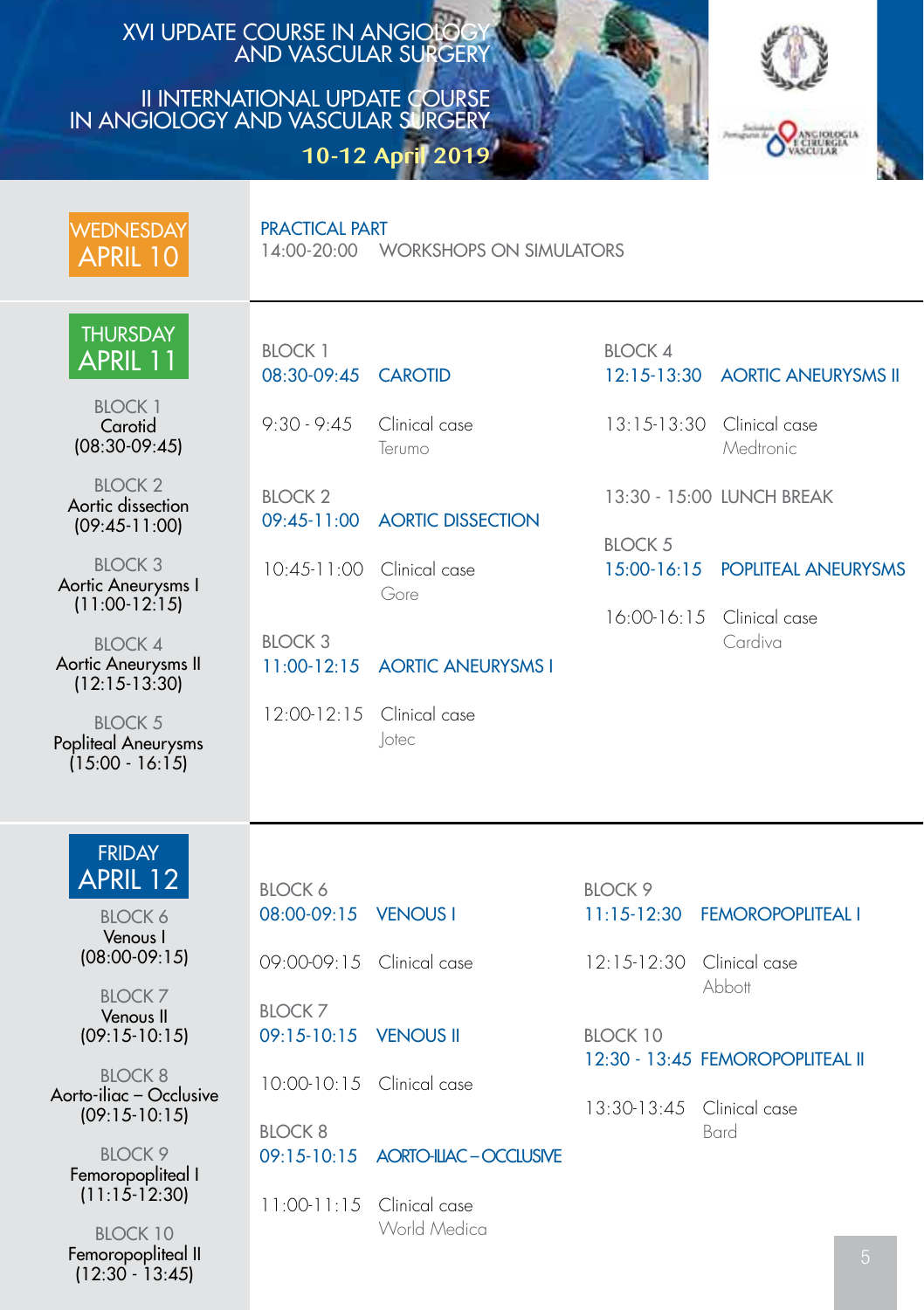II INTERNATIONAL UPDATE COURSE IN ANGIOLOGY AND VASCULAR SURGERY 10-12 April 2019



# WEDNESDAY, 10th APRIL

## 14:00 - 20:00h PRACTICAL PART, WORKSHOPS ON SIMULATORS

The practical sessions consist of 14 workstations distributed among all the students:

- Aortic and Peripheral endovascular simulators (Gore, Medtronic and Terumo)
- Workshops on evaluation and planning of fenestration prostheses (Jotec), as well as assessment of endovascular materials for distal trunks (BD)
- Workstations on prostheses (Cardiva), Guides (World Medical, Abbott), and percutaneous closures (Abbott, Terumo)
- Workstations on open surgery femoropopliteal and carotid sector (LeMaitre)

There will be 3 sessions of 90 minutes during Wednesday afternoon and a Thursday afternoon session.

### IMPORTANT NOTE:

The students will rotate through the different stations and their participation is mandatory as part of the course. Students must arrive to the venue of the course before the start time, on Wednesday April 10th at 14:00h.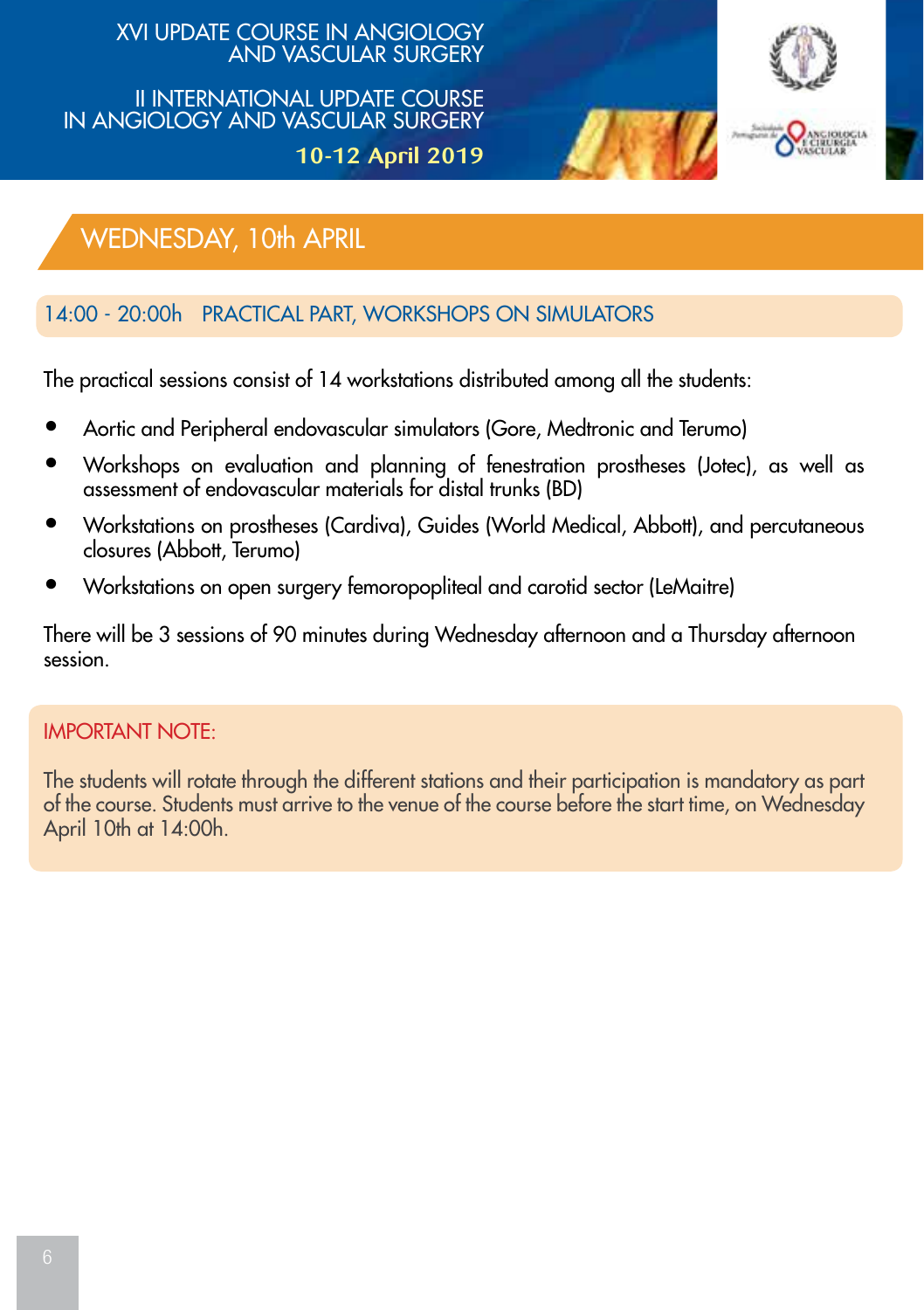**XVI UPDATE COURSE IN ANGIOLO** 

AND VASCULAR SURGERY



# THURSDAY, 11th APRIL

## 08:30 - 09:45h BLOCK 1: CAROTID

Moderator: Ángel Flores (Hospital Virgen de la Salud de Toledo) Comments: Carlos Amaral (Hospital de Santa Marta - Centro Hospitalar Universitário de Lisboa Central) Raul Lara Hernández (Hospital Son Espases de Palma de Mallorca)

Should we treat asymptomatic patients?

Noe Be Navarre Caftan (Hospital Son Espases de Palma de Mallorca)

Why should we introduce the TCAR technique for carotid artery disease? Victoria García Blanco (Hospital Universitario Puerta del Mar de Cadiz)

What is the urgency in symptomatic CAD? When to perform surgery and why Mirjana Lara Cano (CH Universitario de A Coruña)

Current use of carotid steting Cintia Flota Ruiz (Hospital Clínico Valladolid)

09:30 - 09:45h CLINICAL CASE Self-coffee break during talks



# 09:45 - 11:00h BLOCK 2: AORTIC DISSECTION

Moderator: Carlos Vaquero (Clínico Valladolid) Comments: Ivan Constenla García (Universitario Vall d'Hebron de Barcelona) Javier Villaverde Rodríguez (Complexo Hospitalario Universitario de Santiago) Joana Moreira (Centro Hospitalar Universitário de Coimbra)

True lumen and false lumen – why do we actually treat aortic dissections? Juan Sancho (Germans Trias i Pujol de Badalona)

This is why I rather go with medical treatment alone when uncomplicated Pedro Garrido (Hospital de Santa Maria - Centro Hospitalar Universitário de Lisboa Norte) 7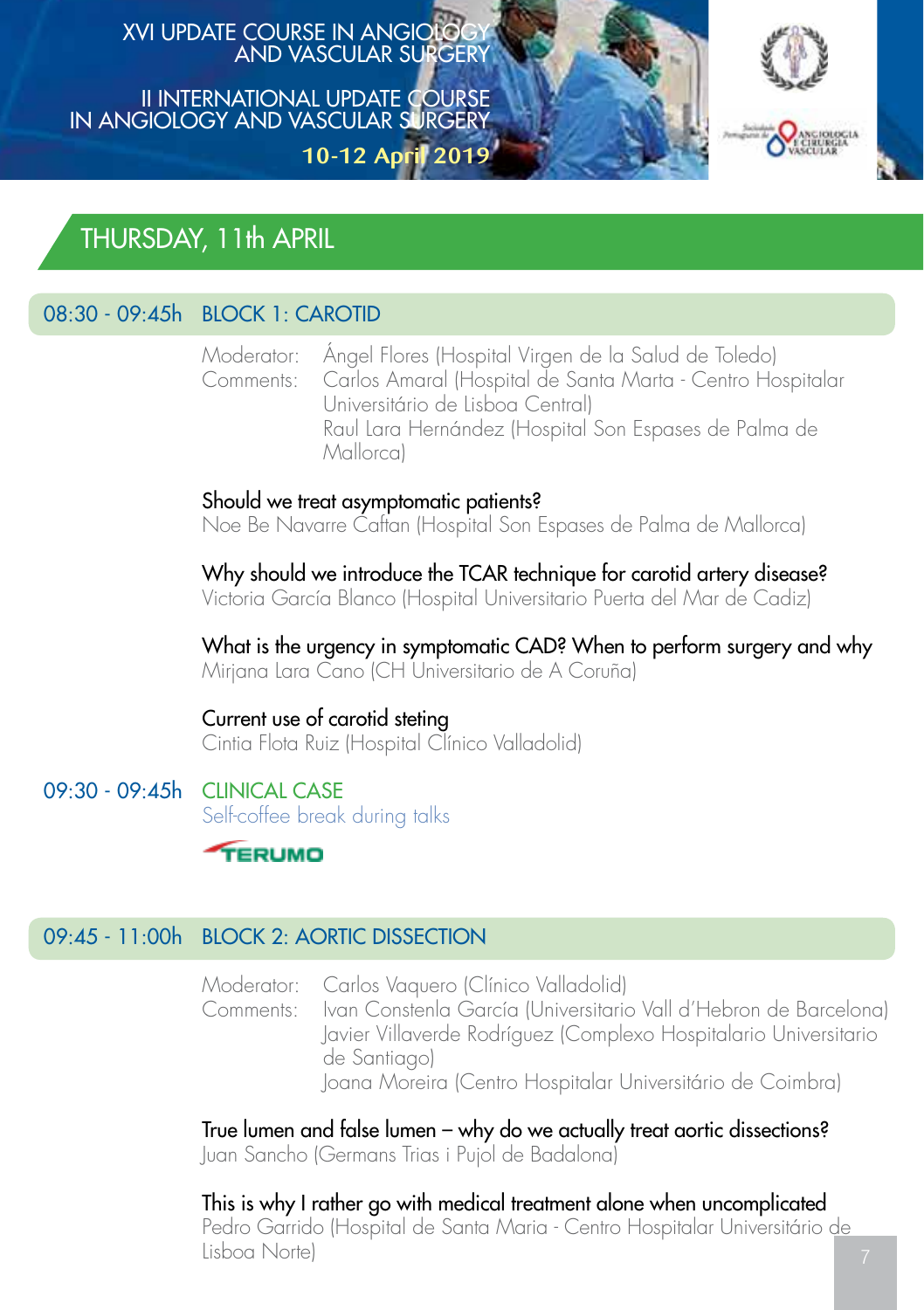II INTERNATIONAL UPDATE COURSE IN ANGIOLOGY AND VASCULAR SURGERY

10-12 April 2019



# THURSDAY, 5th APRIL

#### Techniques, strategies and results for treatment

Benito Méndez Feria (Hospital Virgen de la Salud de Toledo)

#### Current role of IVUS in Aortic dissection

Cristina Cases (Hospital Doce Octubre de Madrid)

## 10:45 - 11:00h CLINICAL CASE



## 11:00 - 12:15h BLOCK 3: AORTIC ANEURYSMS I

Moderator: Melina Vega De Céniga (Hospital Galdakao-Usasolo, Bizkaia) Comments: Javier Río Gómez (Hospital Gregorio Marañón de Madrid) Marcos del Barrio Fernández (Hospital Clínico de Leon) Arlindo Matos (Hospital de Santo António - Centro Hospitalar Universitário do Porto)

#### Techniques to deal with thoracoabdominal aneurysms. Any better than the other?

Joel Sousa (Centro Hospitalar Universitário do São João)

#### Off-the-shere devices and techingues for the treatment of comple aortic Aneurysms

Maday Cabrero Fernández (Hospital Clínico San Carlos de Madrid)

Treatment of juxtarenal aneurysms. Open or endovascular repair? Evidence Nuria Córdoba Fernández (CS Parc Taulí de Sabadell)

# 12:00 - 12:15h CLINICAL CASE INTERNAL BRANCHES: NEW POSSIBILITIES IN THE TREATMENT OF COMPLEX AORTIC PATHOLOGY

Javier Río Gómez (Hospital Gregorio Marañón de Madrid)

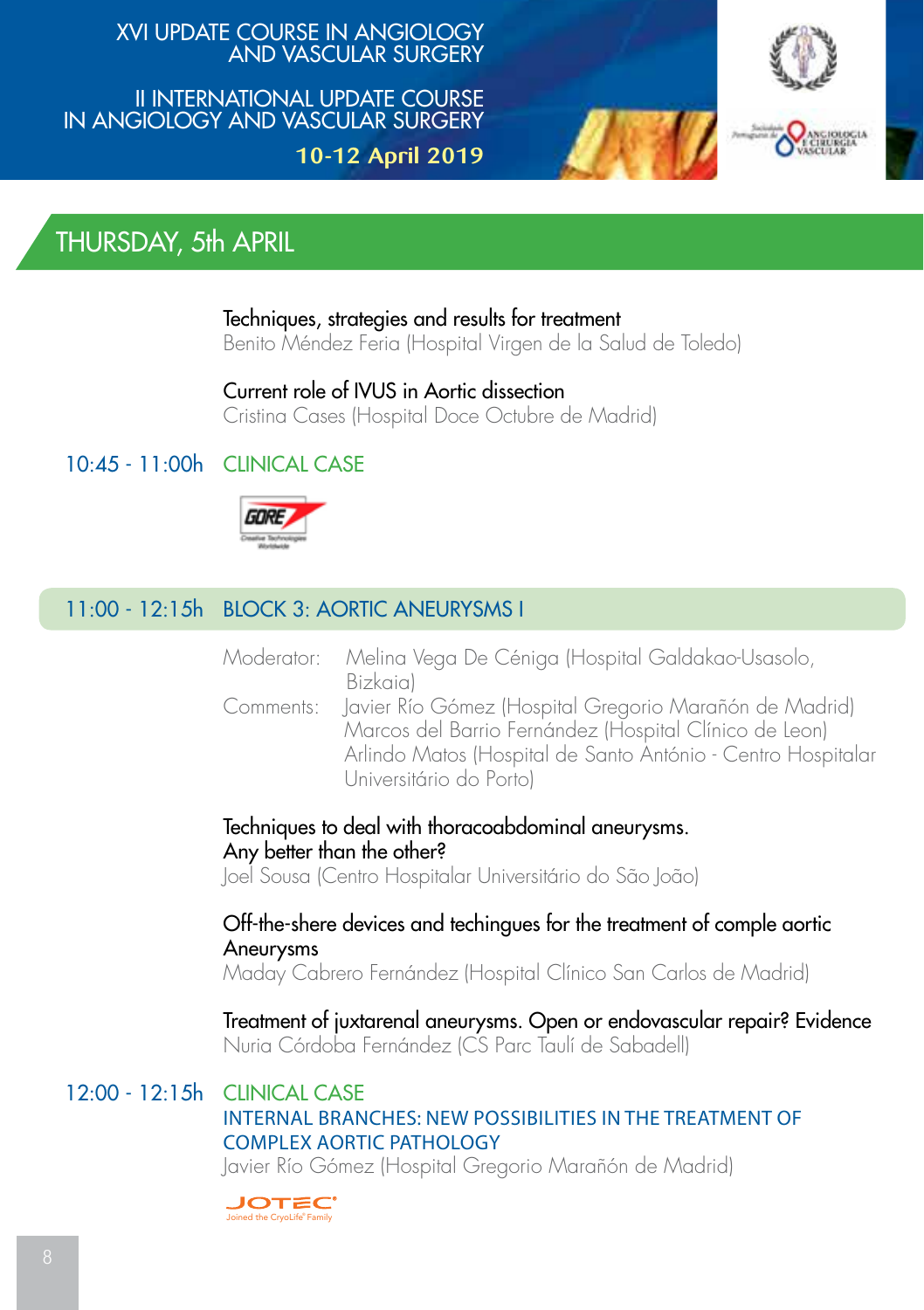XVI UPDATE COURSE IN ANGIOLO

AND VASCULAR SURGERY



# THURSDAY, 11th APRIL

## 12:15 - 13:30h BLOCK 4: AORTIC ANEURYSMS II

Moderator: Federico Bastos Gonçalves (Secretary General SPACV) Comments: Pere Altès Mas (Hospital Germans Trias i Pujol de Badalona) Joan Fite (Hospital de la Santa Creu i Sant Pau/Dos de Mayo de Barcelona)

#### How to deal with a hostile neck – Is EVAR a durable technique? Other options?

Gabriela Gonzálvez (Hospital Universitario Vall d'Hebron de Barcelona)

How to deal with intra-operative and post-surgical type IA endoleaks Ana Moreno Reina (Hospital Universitario Virgen de Valme de Sevilla)

#### Dealing with endografts infections – strategies and results

Nelson Camacho (Hospital de Santa Marta - Centro Hospitalar Universitário de Lisboa Central)

#### The deal with iliac artery, to revascularize or not?

Gabriela Teixeira (Hospital de Santo António - Centro Hospitalar Universitário do Porto)

#### 13:15 - 13:30h CLINICAL CASE

Andrés Reyes Valdivia

# **Medtronic**

13:30 - 15:00h LUNCH BREAK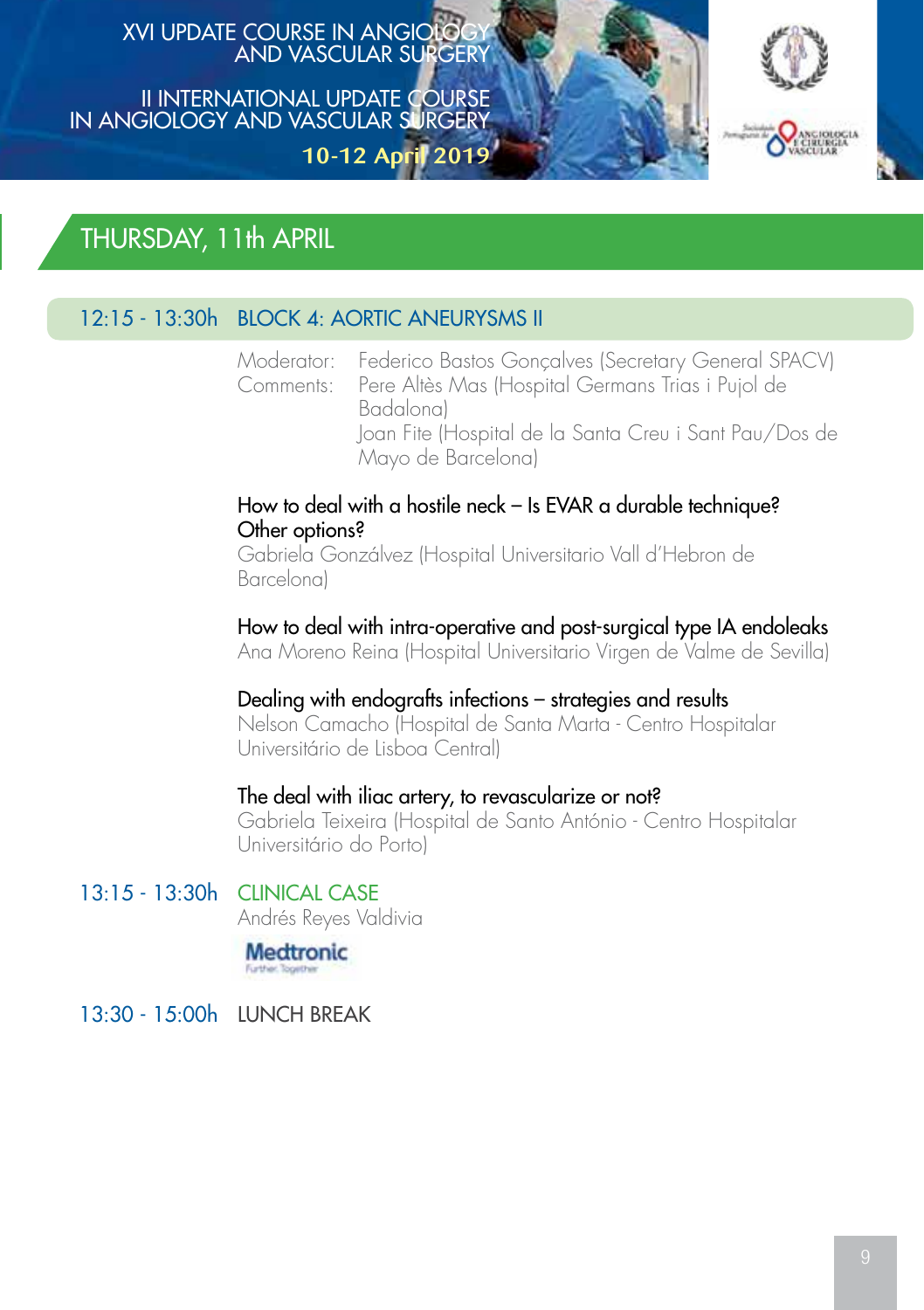II INTERNATIONAL UPDATE COURSE IN ANGIOLOGY AND VASCULAR SURGERY

10-12 April 2019



# THURSDAY, 11th APRIL

# 15:00 - 16:15h BLOCK 5: POPLITEAL ANEURYSMS

Moderator: Isaac Martínez López Comments: Felipe Neri Arribas Aguilar (Hospital Universitario Puerta del Mar de Cádiz) Teresa Solanich Valldaura (CS Parc Taulí de Sabadell)

#### Endovascular treatment of non-complicated popliteal Aneurysms

Irene Rastrollo Sánchez (Complejo Hospitalario Universitario de Granada)

Open repair of non-complicated popliteal Aneurysms Tony Soares (Hospital de Santa Maria - Centro Hospitalar Universitário de Lisboa Norte)

#### How to treat complicated popliteal Aneurysms?

Mario Moreira (Centro Hospitalar Universitário de Coimbra)

### 16:00 - 16:15h CLINICAL CASE



16:15 - 16:30h Coffee Break - change of room for simulation

16:30 - 18:30h PRACTICAL PART, WORKSHOPS ON SIMULATORS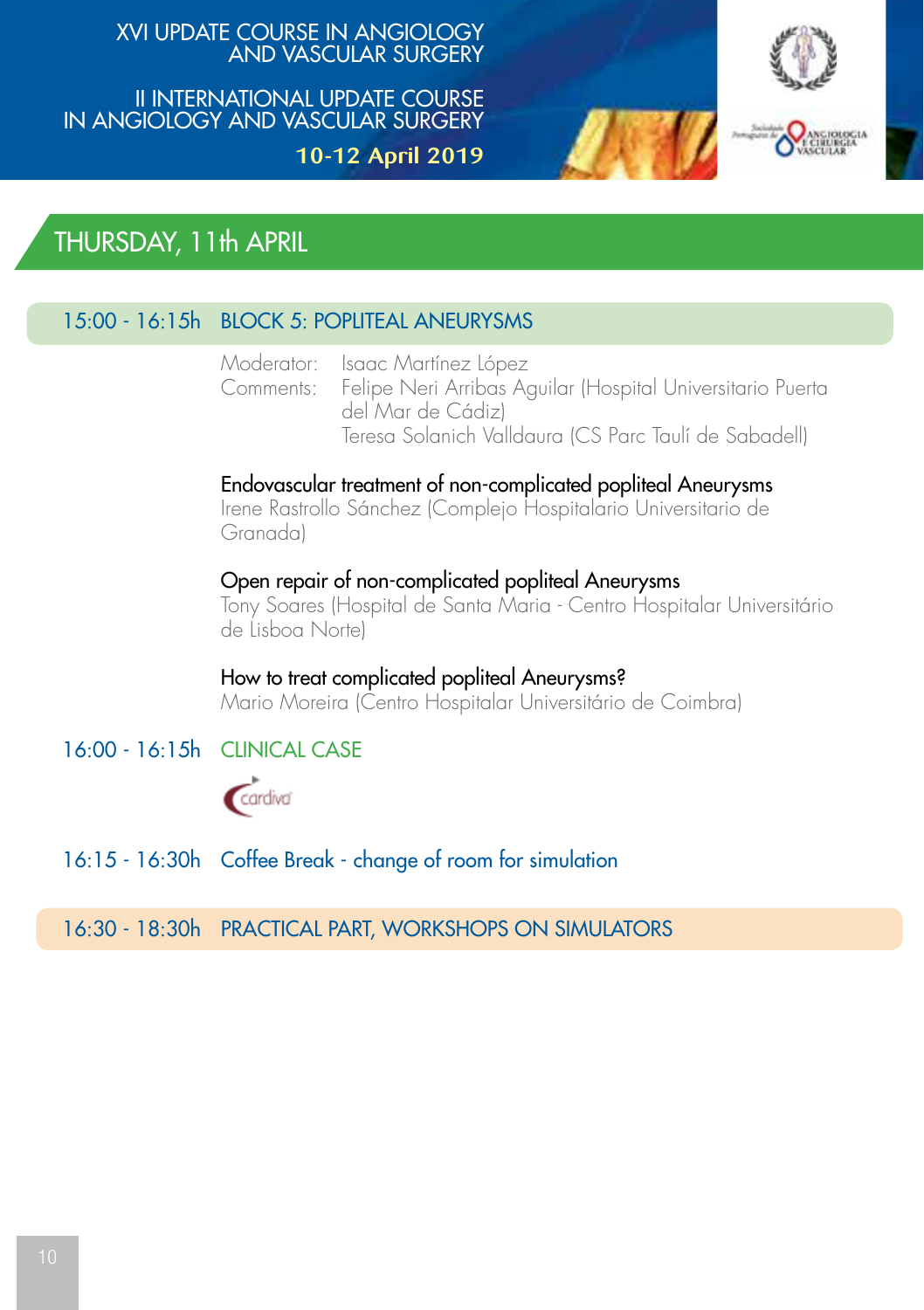XVI UPDATE COURSE IN ANGIOLO

AND VASCULAR SURGERY



# FRIDAY, 12th APRIL

# 08:00 - 09:15h BLOCK 6: VENOUS I

Moderator: José Luis Fernández Casado (Hospital Universitrio de Getafe) Comments: Pilar Vilariño López-Barranco (CH Universitario de A Coruña) Javier Moreno Machuca (Hospital Universitario Virgen de Valme de Sevilla)

Acute Ilio-caval deep vein thrombosis. Strategies

Raquel Venegas Celaya (Hospital Virgen del Rocío)

Chronic Ilio-caval deep vein thrombosis. Strategies Verónica Fernández Álvarez (Hospital Universitario de Cabueñes)

Should we intervene on femoro-popliteal acute DVT? When and how Cristina Santollo Villalsa (Hospital Universitario de Gran Canaria Dr. Negrín, Las Palmas)

Venous Valve implastation as future treatmert of venous insufficiency Christian Espinal Chirinos (Hospital Miguel Servet de Zaragoza)

# 09:00 - 09:15h CLINICAL CASE

### 09:15 - 10:15h BLOCK 7: VENOUS II

Moderator: Francisco Ortiz Gutiérrez (Hospital Universitario de Donostia, Gipuzkoa) Comments: Eva Maria Martín Herrero (Hospital Clínico Lozano Blesa de Zaragoza) Carmen Rodríguez González (Hospital Doce Octubre de Madrid)

Pelvic congestion syndrome: does it really exist? Sandra Freire Díaz (Hospital Clínico Lozano Blesa de Zaragoza)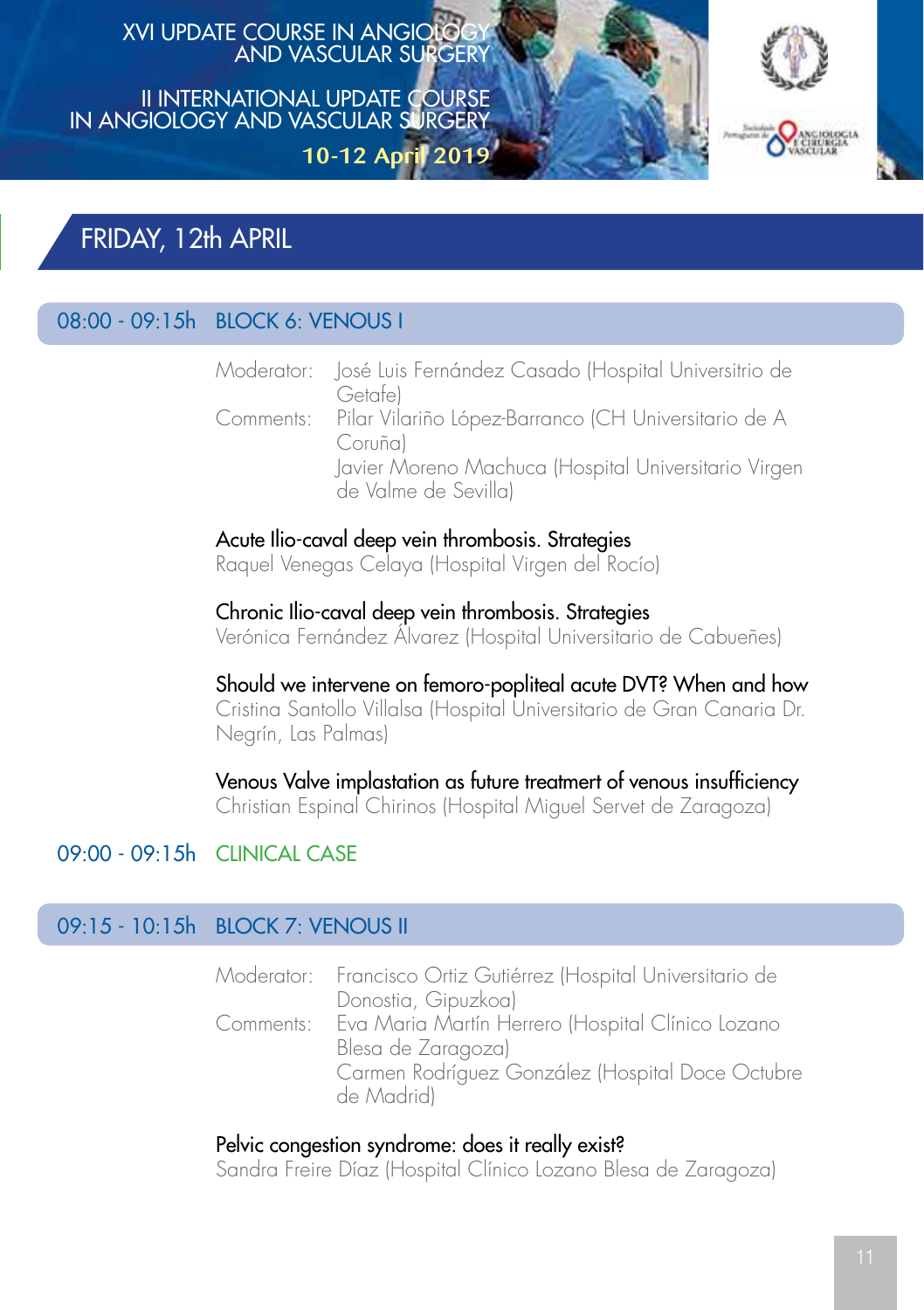II INTERNATIONAL UPDATE COURSE IN ANGIOLOGY AND VASCULAR SURGERY 10-12 April 2019



# FRIDAY, 12th APRIL

#### When should we treat nutcracker syndrome and how?

Mayder Mendia Bravo (Hospital Universitario de Donostia, Gipuzkoa)

#### Insigh from the EVRA TRIAL

Andoni González Fernández (Hospital Galdakao-Usasolo, Bizkaia)

## 10:00 - 10:15h CLINICAL CASE

## 10:15 - 11:15h BLOCK 8: AORTO-ILIAC – OCCLUSIVE

| Moderator: Amer Zanabili Al-Sibbai (Hospital Universitario Central<br>de Asturias, Oviedo) |
|--------------------------------------------------------------------------------------------|
| Comments: Ana Cristina Marzo Álvarez (Hospital Miguel Servet de                            |
| Zaragoza)<br>Alejandro González García (Fundación Jiménez Díaz<br>de Madrid)               |
|                                                                                            |

Endovascular treatment for occlusive disease – this is how and why? Carlota Fernández Prendes (Hospital Universitario Central de Asturias, Oviedo)

# Open surgical reconstruction – this is how and why

Fernando García Bollano (Hospital Gregorio Marañón de Madrid)

#### Reinterventions for open and endovascular aorto-iliac procedures. They do exist in both techniques Ines Rodríguez López (Hospital Clínico de Leon)

11:00 - 11:15h CLINICAL CASE **World Medica**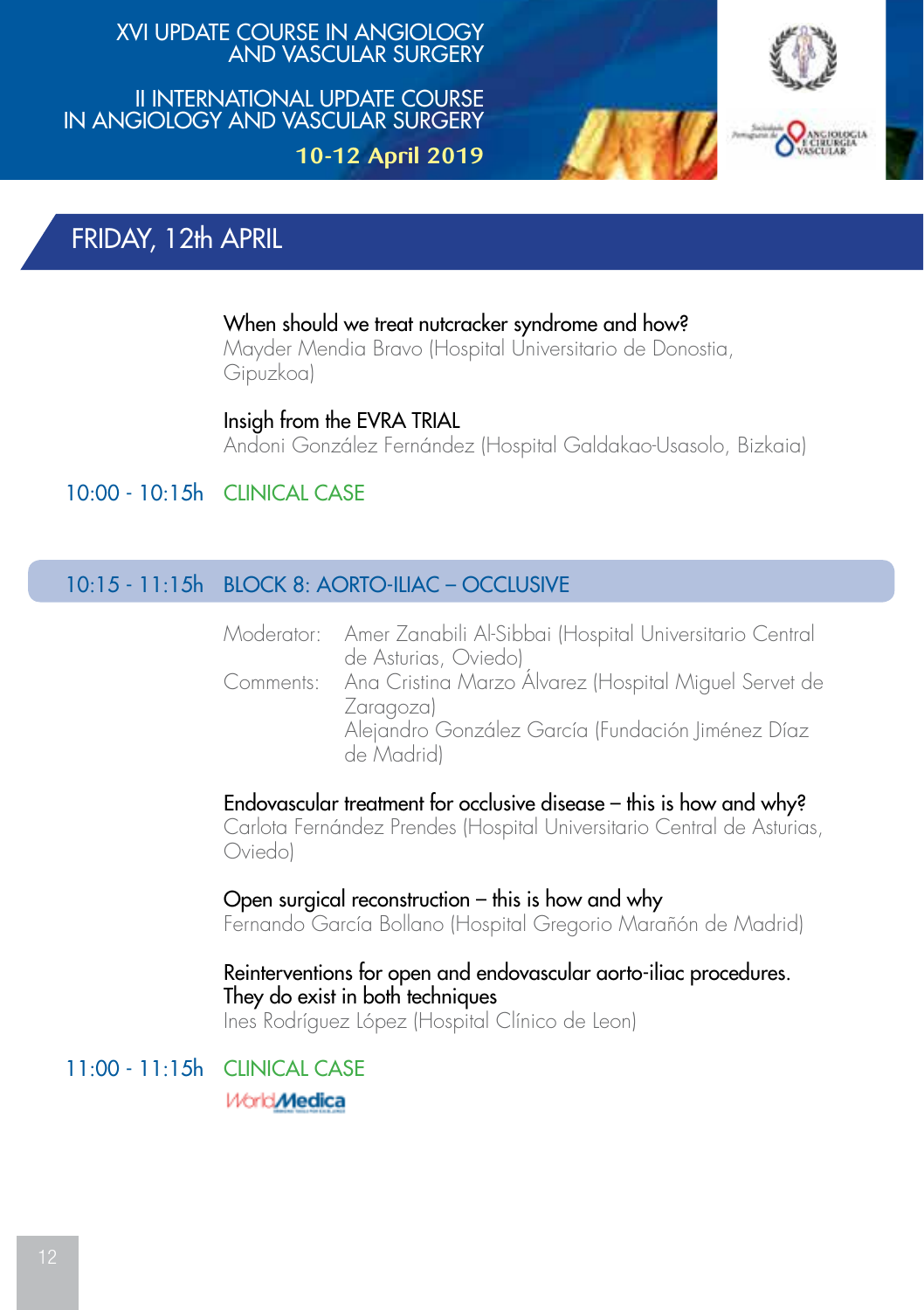**XVI UPDATE COURSE IN ANGIOLO** 

AND VASCULAR SURGERY



# FRIDAY, 12th APRIL

## 11:15 - 12:30h BLOCK 9: FEMOROPOPLITEAL I

Moderator: Jorge Cuenca Manteca (Complejo Hospitalario Universitario de Granada) Comments: Eduardo Mateos (Hospital del Mar de Barcelona) Efrén Martel Almeida (Hospital Universitario de Gran Canaria Dr. Negrín, Las Palmas)

#### Any changes in endovascular treatment for common femoral artery disease?

Jesús Fernández Bravo (Fundación Jiménez Díaz de Madrid)

#### The CFA should always be treated by open means

Luis Ariel Peten Moquete (Hospital Universitario Doctor Peset de Valencia)

#### What is the definition of a long SFA occlusion? Wher and why to stert SFA lesions?

Alexia Paluso Montero (Universitario La Paz de Madrid)

### First endo approach for long SFA disease: when and why

Eduardo Daniel Britez Altamirano (Hospital de la Santa Creu i Sant Pau/Dos de Mayo de Barcelona)

#### First open approach for long SFA disease: when and why

Amalia Pazos González (Complexo Hopitalario Universitario de Santiago)

### 12:15 - 12:30h CLINICAL CASE SUPERA® IN THE FEMOROPOPLITEAL SECTOR

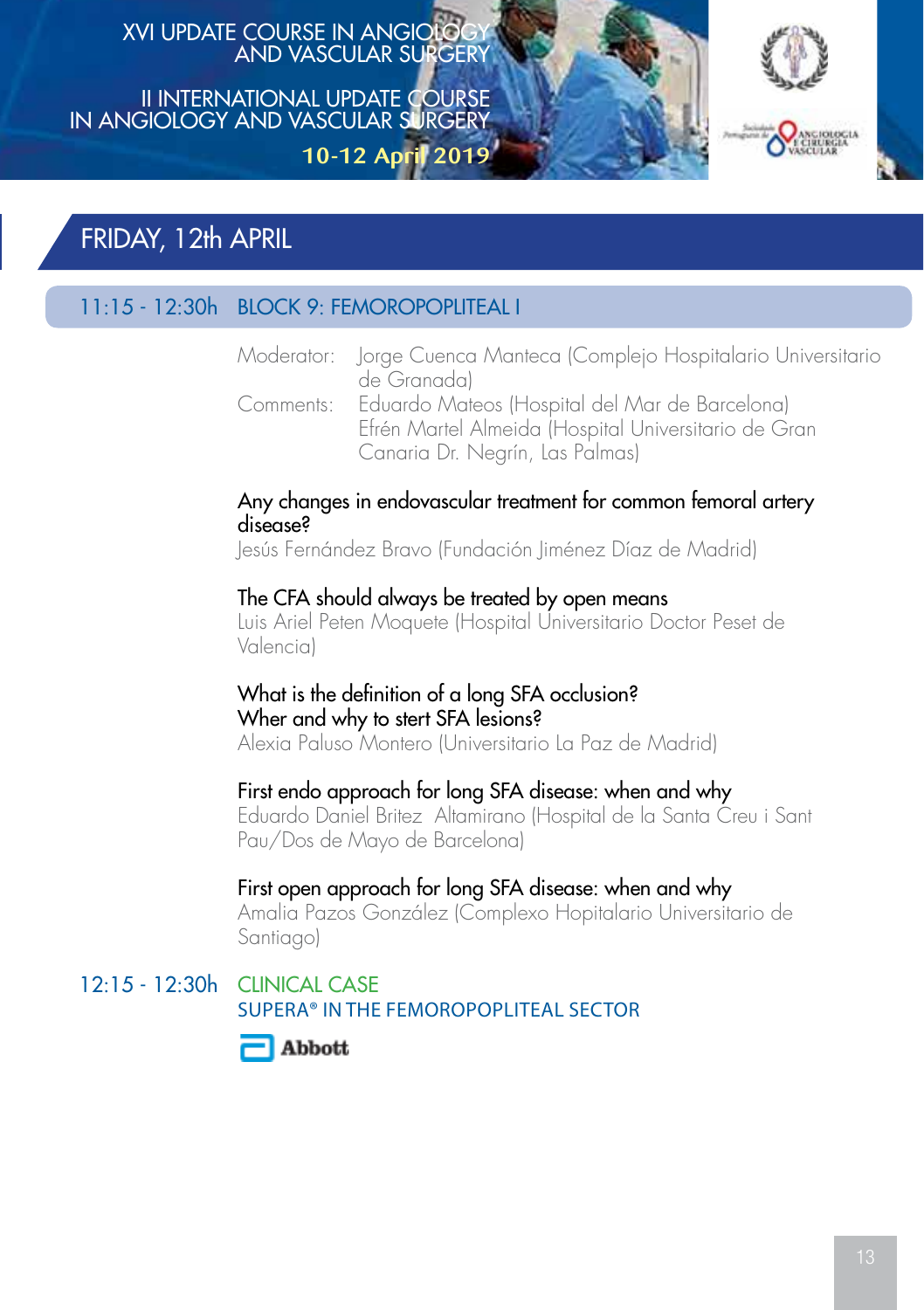II INTERNATIONAL UPDATE COURSE IN ANGIOLOGY AND VASCULAR SURGERY

10-12 April 2019



# FRIDAY, 12th APRIL

## 12:30 - 13:45h BLOCK 10: FEMOROPOPLITEAL II

Moderator: Luis Riera del Moral (Hospital Universitario La Paz de Madrid)<br>Comments: Álvaro To Álvaro Torres Blanco (Hospital Universitario Doctor Peset de Valencia) Marta Ballesteros Pomar (Hospital Clínico de Leon) Lucas Mengibar Fuentes (Hospital Virgen del Rocío)

# Further evidence in the endovascular treatment of occlusive popliteal disease. To Stent or not to stent?

Jenifer Uyaguarí Matailo (Hospital Universitrio de Getafe)

# What is the evidence for endovascular approach in the infrapopliteal segment? Are they durable?

Carles Diez Durán (Hospital del Mar de Barcelona)

Is the COMPASS trial strong enough to change my daily practice? Siloe Geraldine Palacios (Hospital Universitari de Bellvitge de L'Hospitalet de Llobregat)

# 13:30 - 13:45h CLINICAL CASE ENDOVASCULAR TREATMENT OF SFA AND POPLITEAL **BD**

13:45 - 14:00h Closing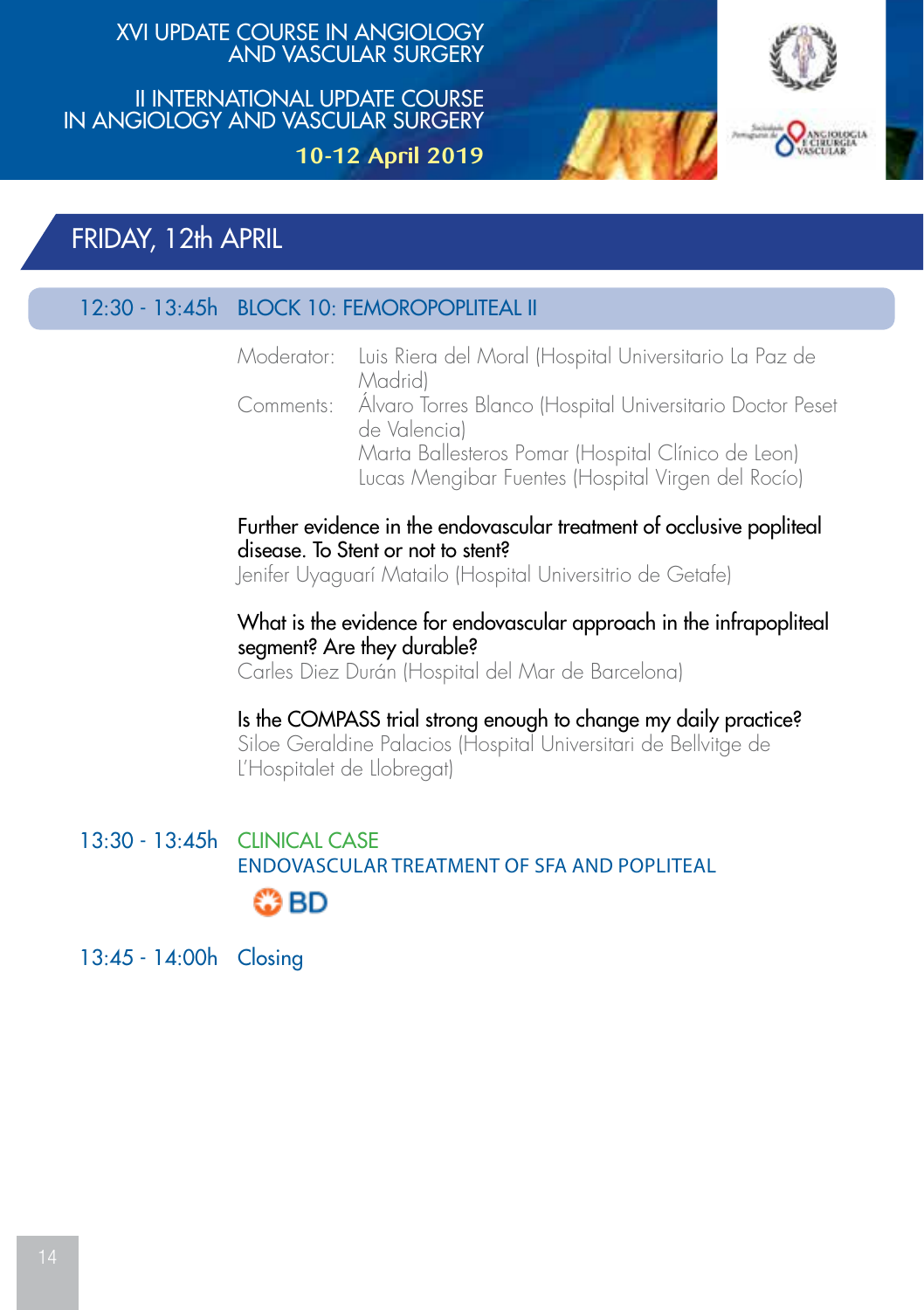

II INTERNATIONAL UPDATE COURSE IN ANGIOLOGY AND VASCULAR SURGERY

10-12 April 2019



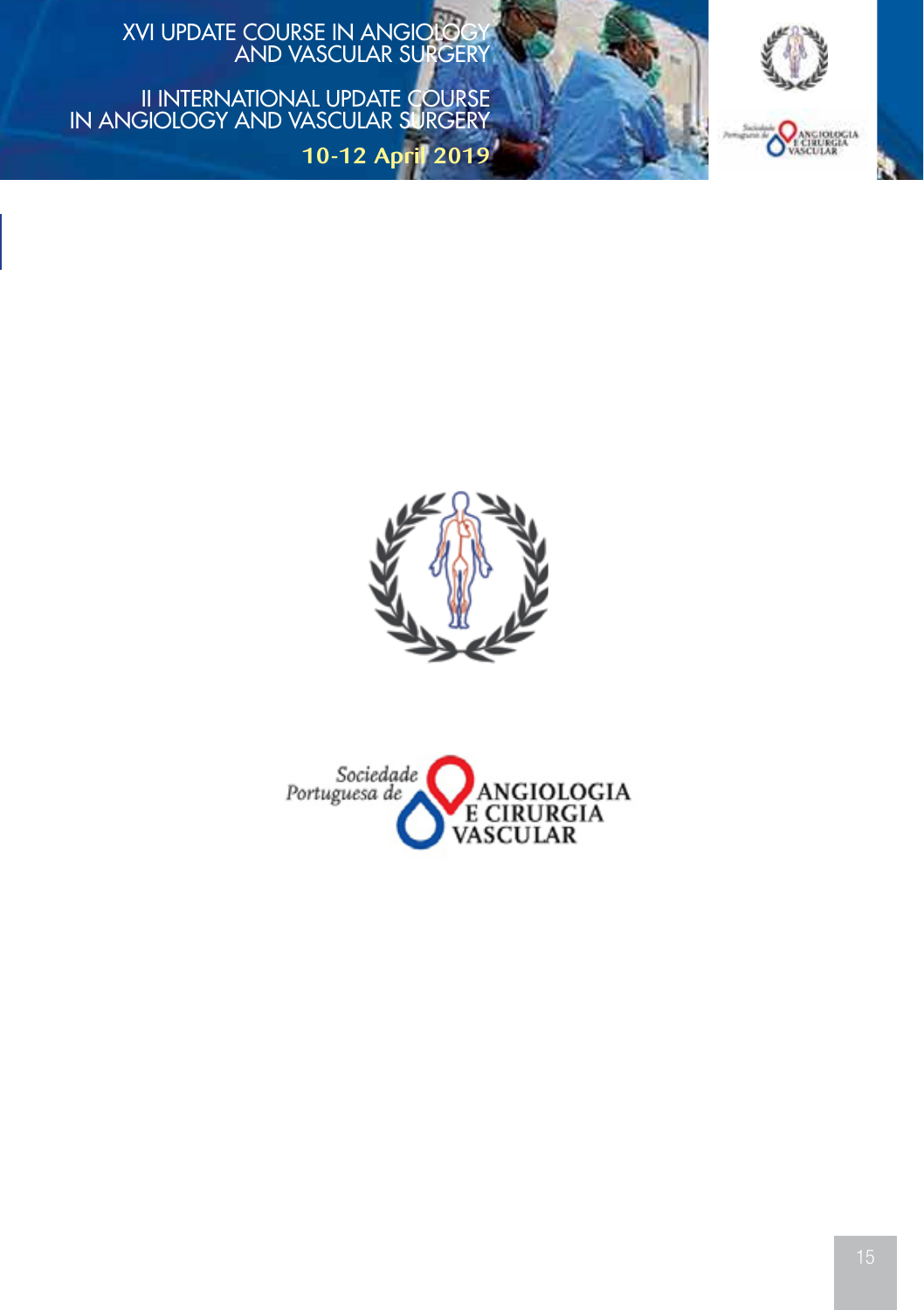

II INTERNATIONAL UPDATE COURSE IN ANGIOLOGY AND VASCULAR SURGERY

10-12 April 2019

**SPONSORS**